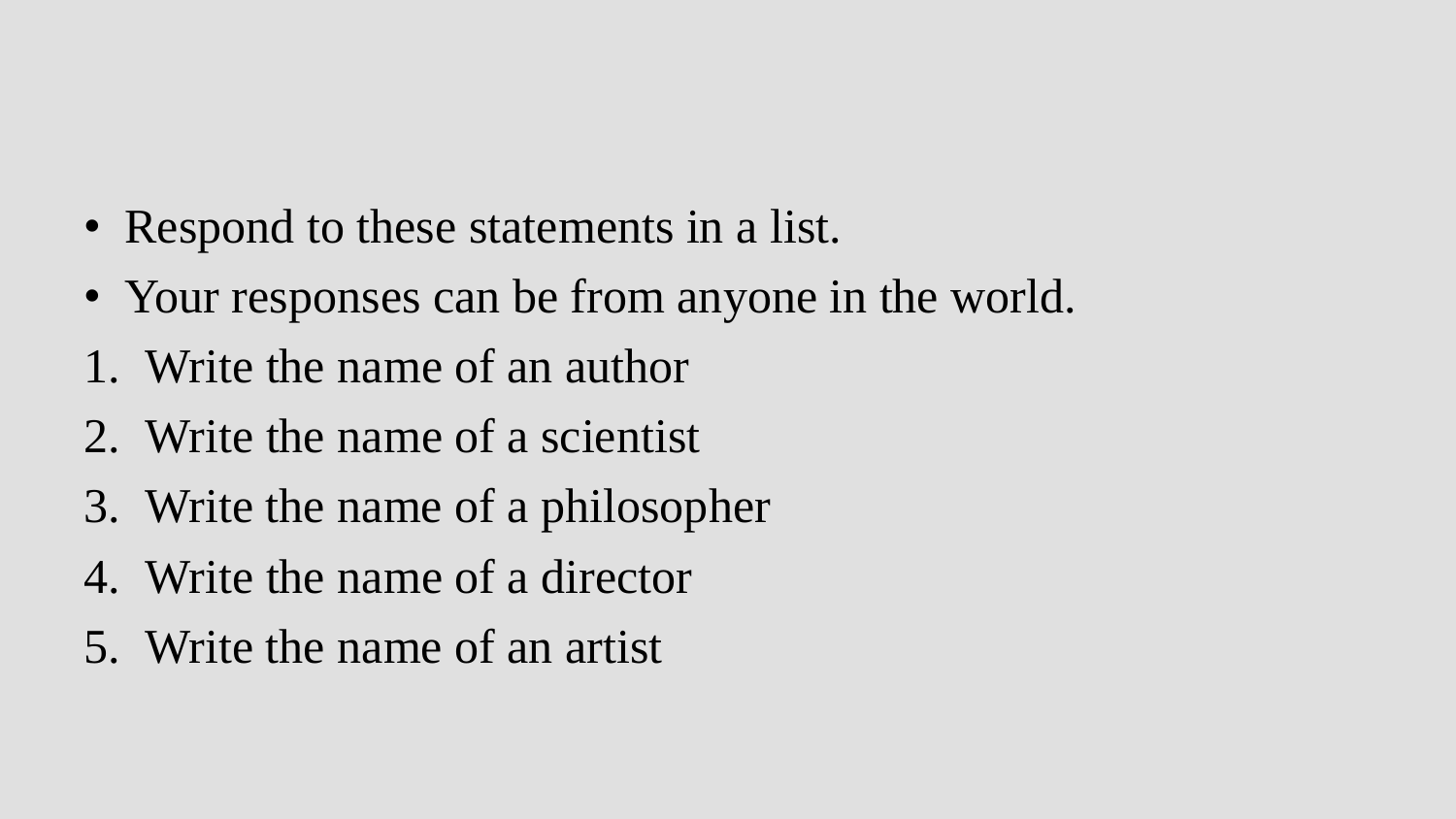#### 'Bronze, Silver, Gold'; 'Must, Should, Could'; 'Red, Amber, Green': rethinking our planning for inclusive teaching'.

*Lesley Nelson-Addy*

*Email: lesley.nelson-addy@education.ox.ac.uk*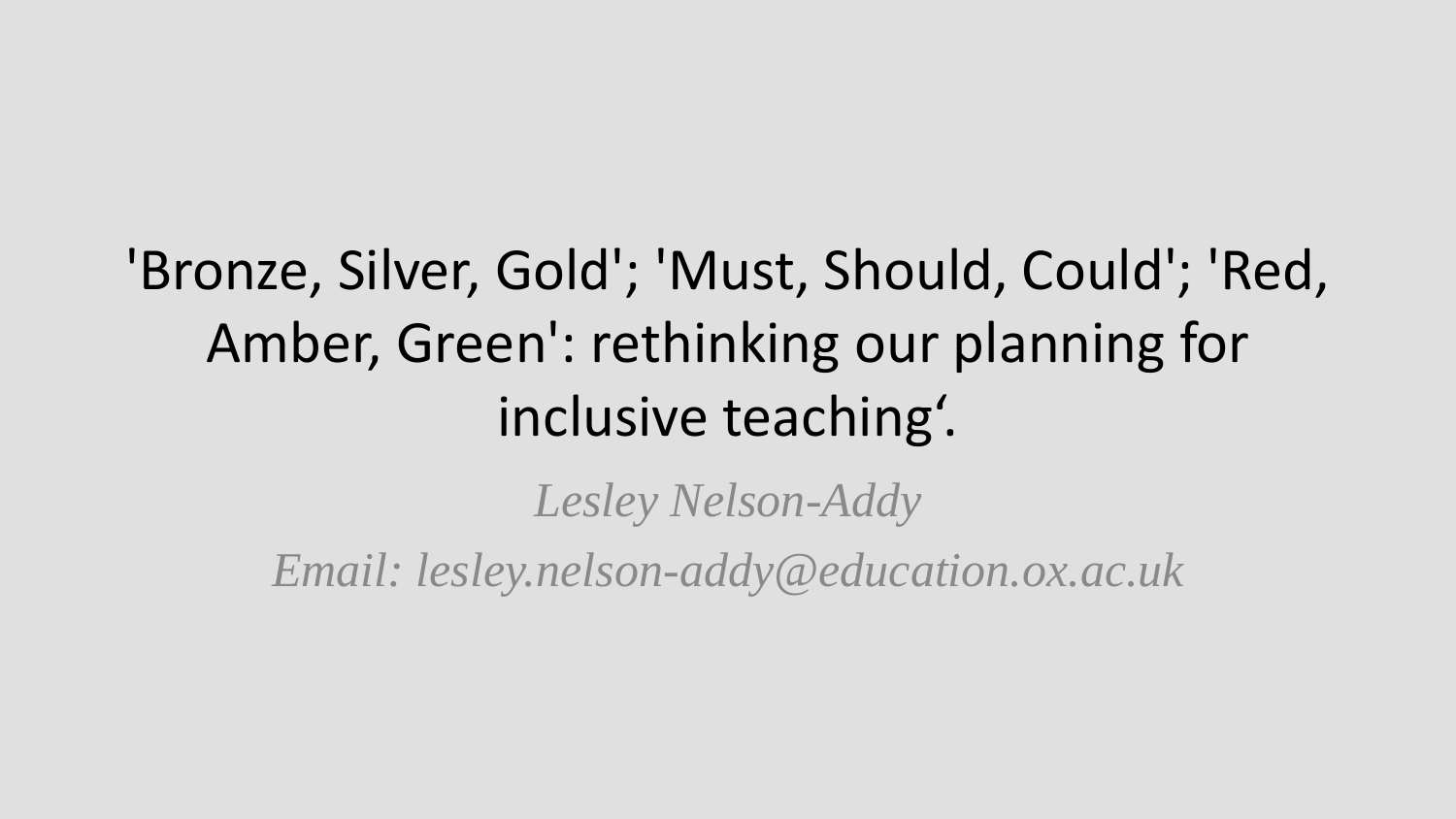## About me

- 2014: PGCE in Secondary English at Oxford
- 2014-17: Worked at The Oxford Academy [from special measures to good with outstanding leadership] 2014-2017
- 2015 2017: Studied the MLT at Oxford
- 2017 -: Work at Didcot Girls School [focusing on curriculum and progress in Y9 and 10 and KS5 Lang/Lit]
- 2018 :Work at Department of Education on PGCE & MLT
- 2018 -2021: DPhil in Education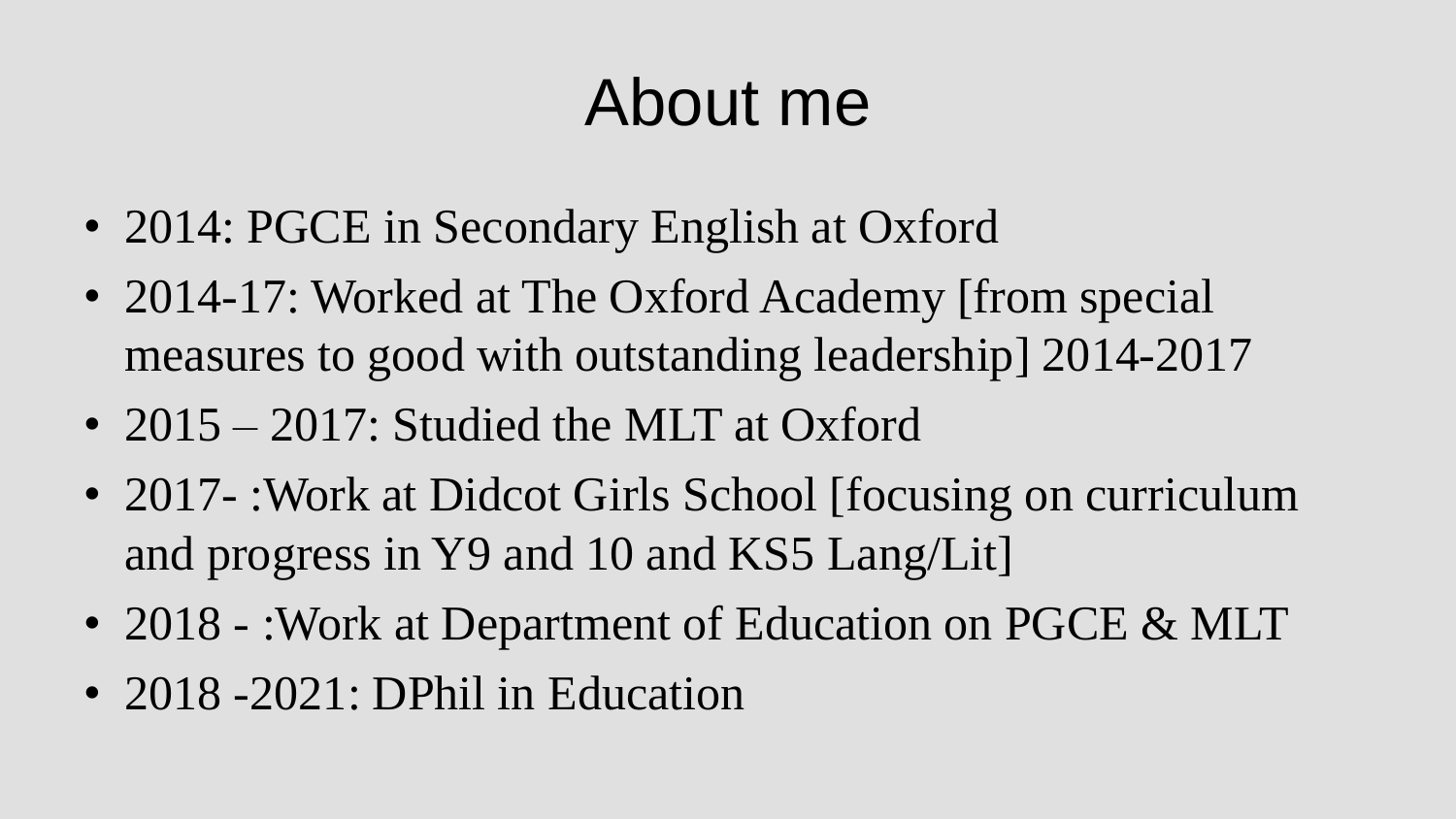#### Purpose of today

…*is to experiment ways to appeal to the students from different ethnic or cultural backgrounds. we can begin to finetune our approach to inclusion in the classroom by critically analysing and diversifying our curriculum content choices.*

- To think about *differentiation* from a different angle
- To think about ways we can incorporate this new angle into our curriculum [assessment]
- To think about ways we can incorporate this new angle into our teaching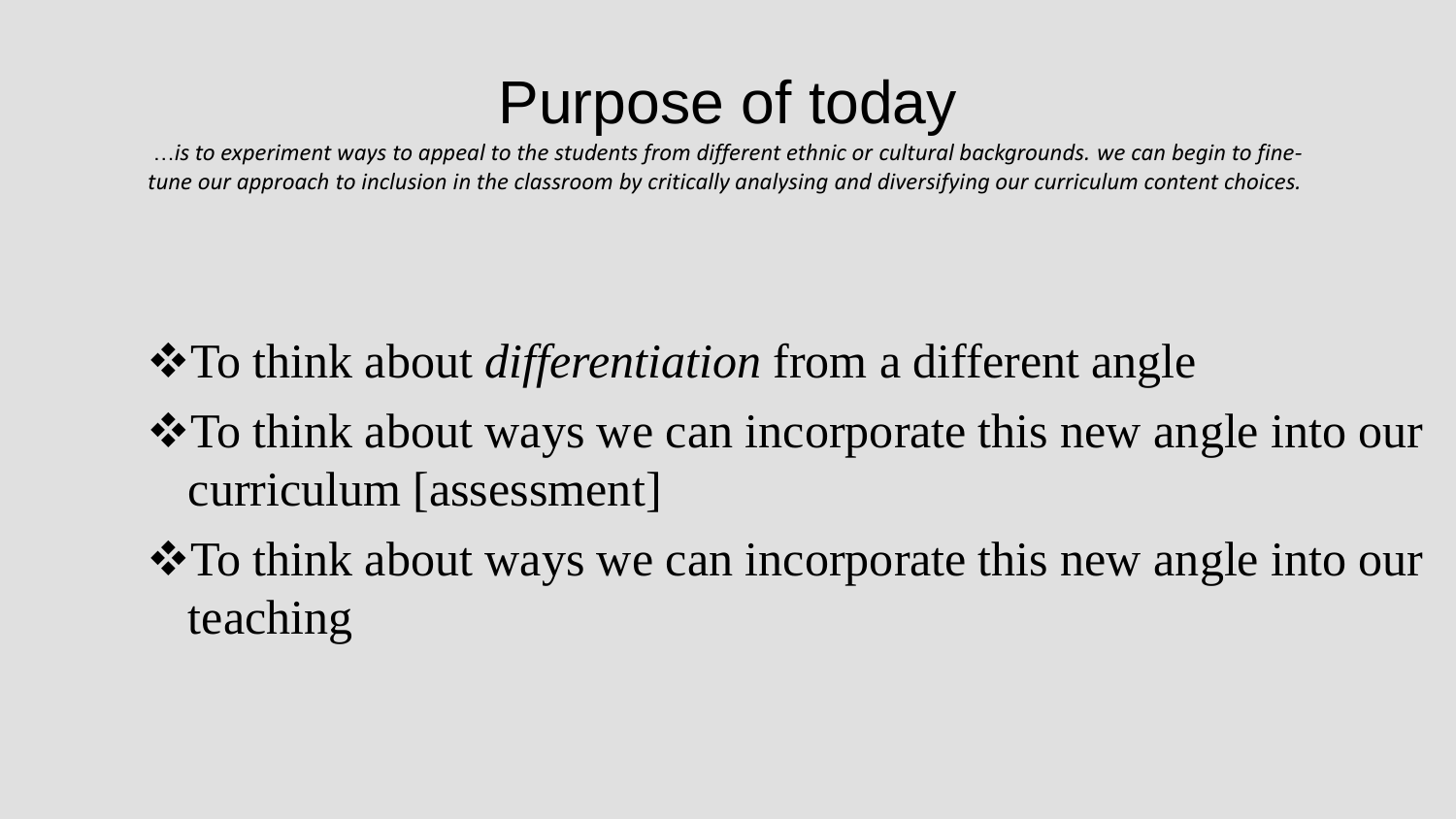# The curriculum is a powerful political tool

- *Knowledge differentiation*
- *Epistemic violence*
- *Diversify or decolonise*
- *Assessment as equally powerful*

Subjects:

- English
- Geography
- History
- Art
- Philosophy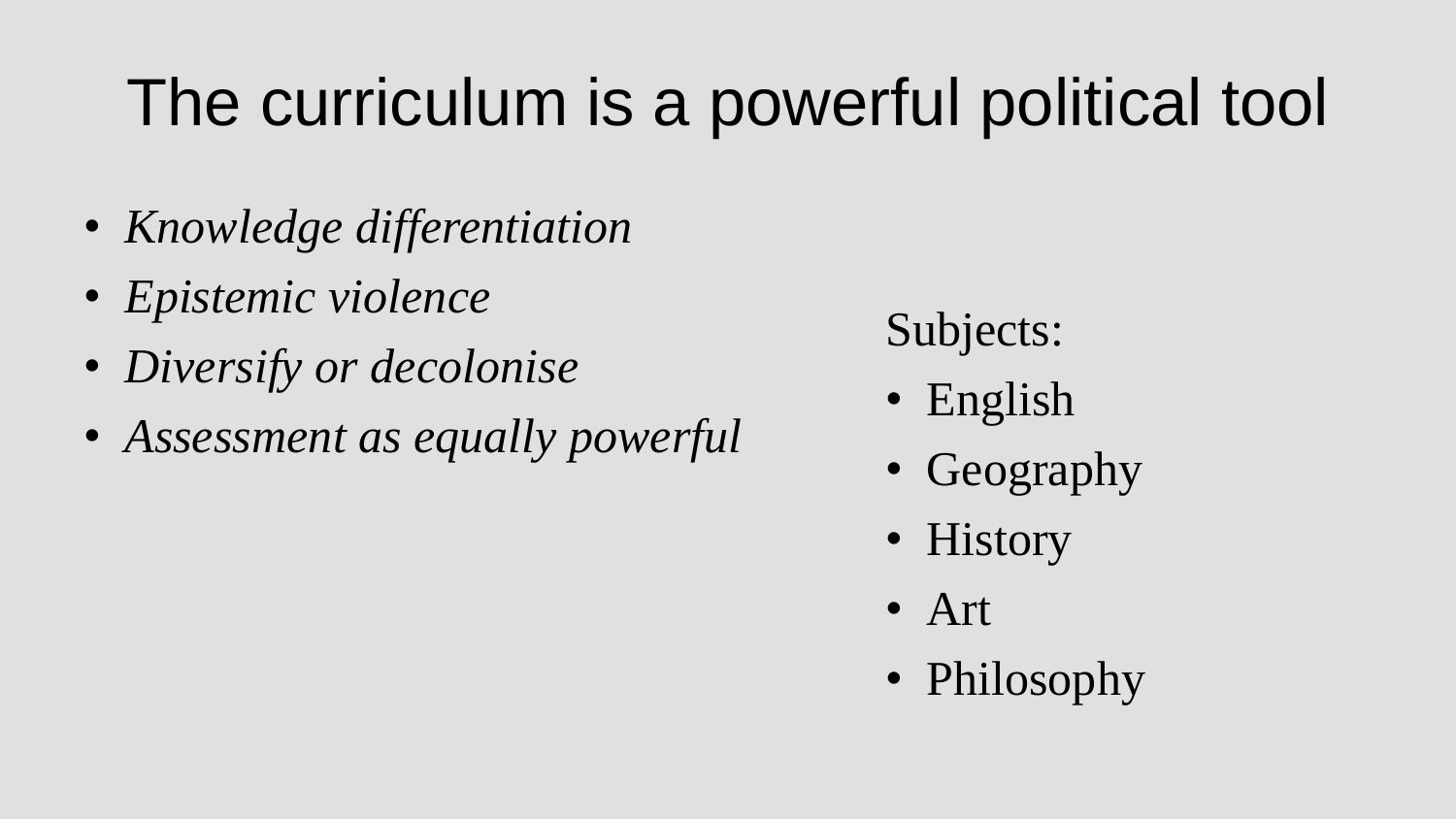Are there culturally/socially diverse texts or perspectives on your schemes of work?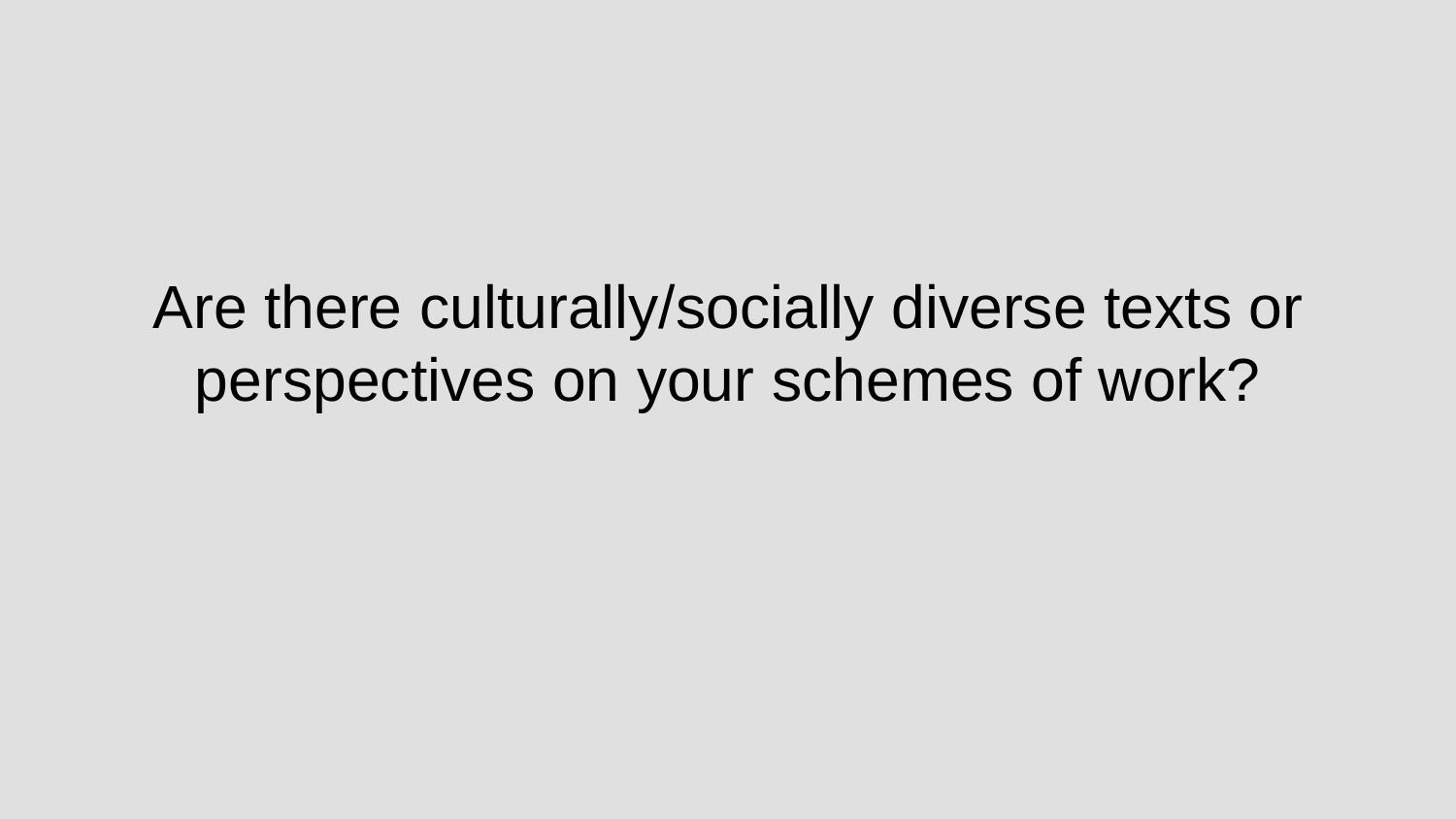### The lens we use in the classroom to look at the world

- Representation
- $\sqrt{\text{Reception}}$
- $\sqrt{\text{Resistance}}$

*'Much of the 'high culture' and our understanding of cultural capital depends upon the praise of knowledge produced in white, Western framework and the derision of works from the Global South'* (Olufemi et al., 2019).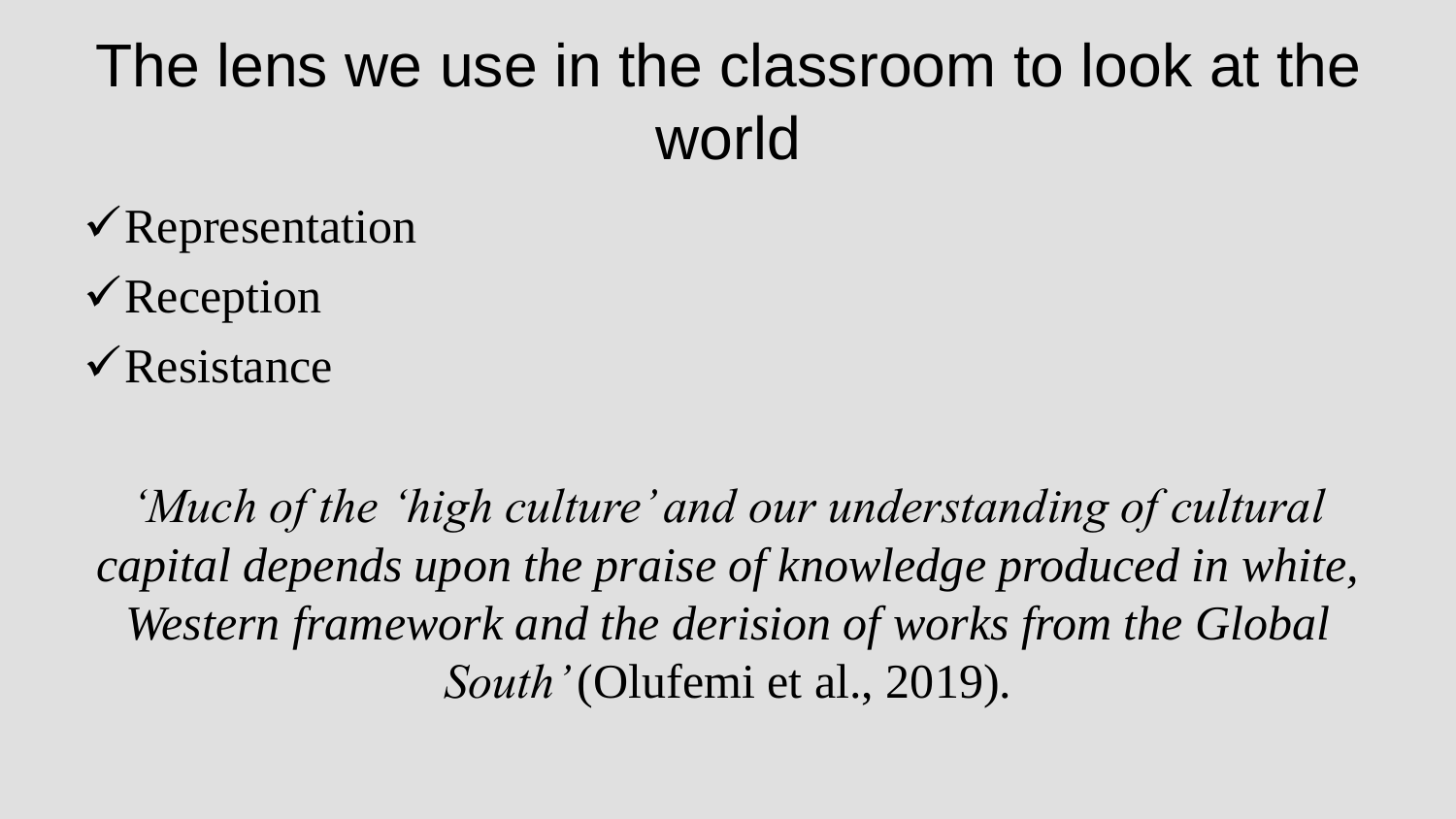#### The position of teachers and students in the classroom

*'Presently, the classroom has the potential to be one of the safest places to dispel one's ignorance of the experience of ethnically*  marginalised groups. From my experience, with the growth of *social media, secondary students are becoming more aware of the differences in racial experiences. However, these students are usually exposed to the stark differences between the races or the racial tension more specifically experienced in America. This focus on America is misleading for British students. It is therefore our duty as educators to allow students to be privy to the racial experiences portrayed in British literature'.*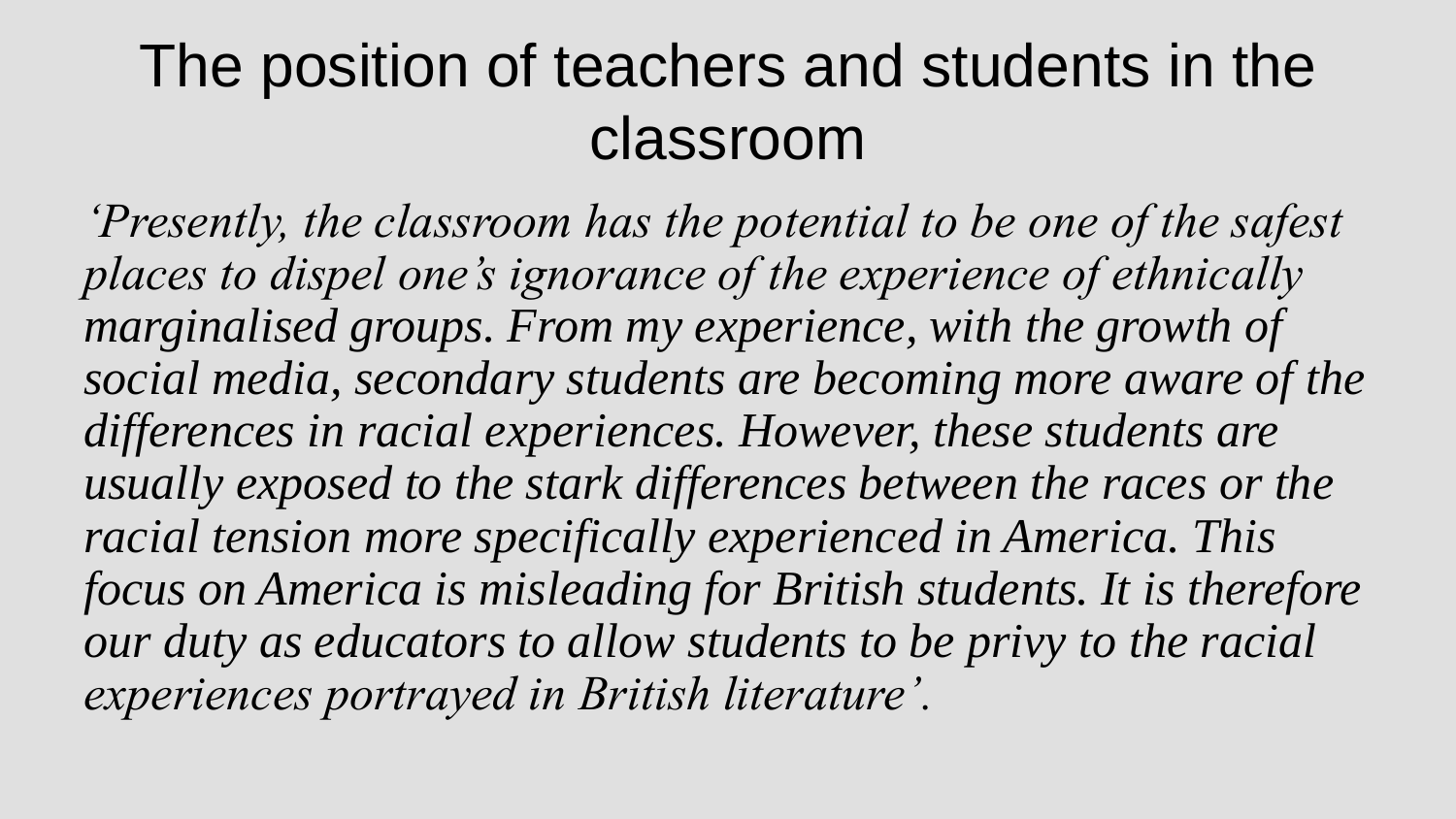## How can we 'sharpen' the lens to establish a broader and larger sight?

Think about the topic you are working on now How can you embed more diverse knowledge?

*For example: Teaching a unit on: Everest – Edmund Hillary… what about Tenzing Norgay?* 

How can you include how the text fits into the wider discourse of society and culture?

How can you explore postcolonial and decolonisation perspectives in an appropriate way for all levels?

How does the 'new voice' challenge or adhere to expectations we may have?

How can create a culture of applying a critical lens as the standard way of engaging with texts, to avoid inadvertently promoting homogeneity?